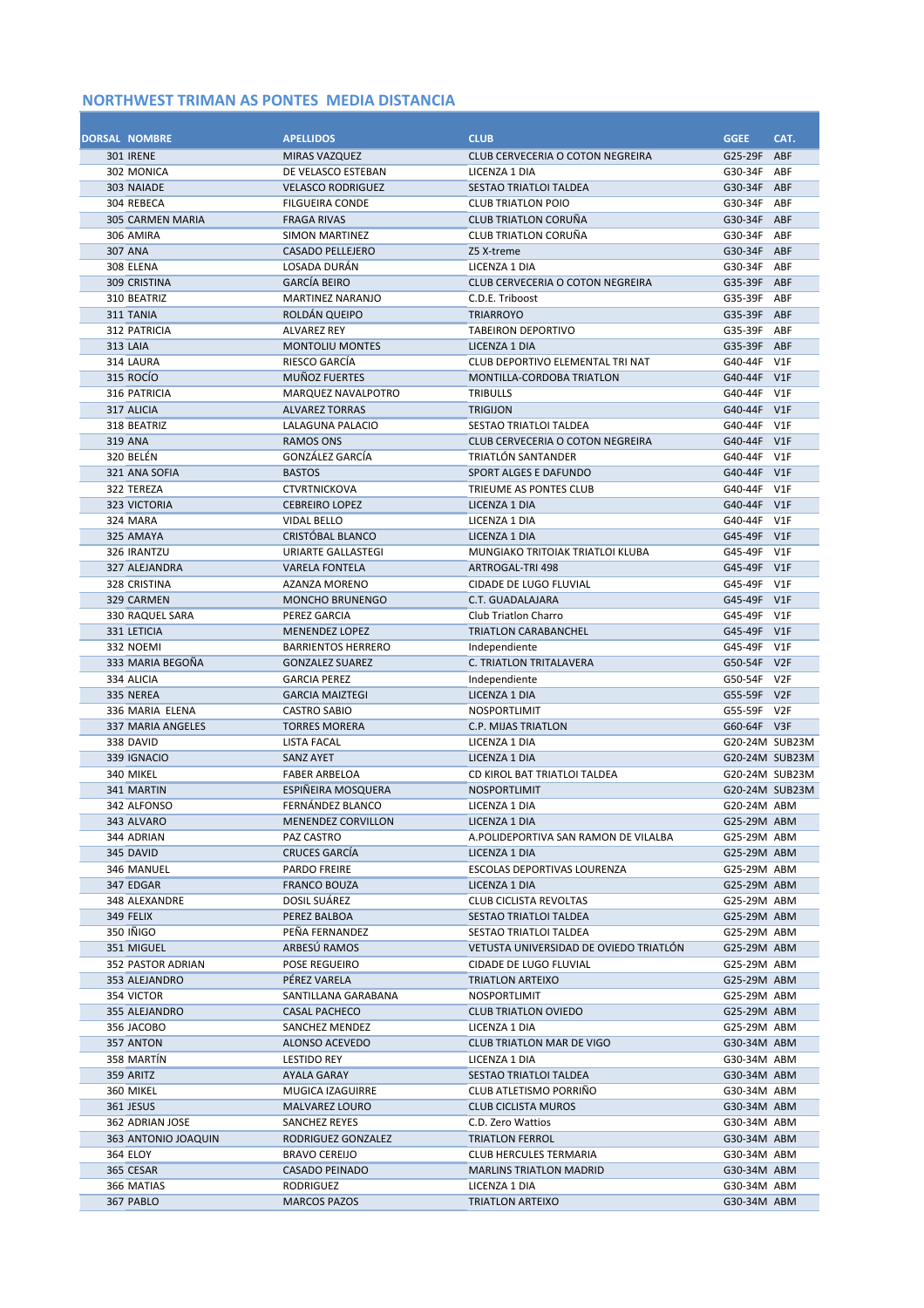| <b>DORSAL NOMBRE</b><br>368 CRISTIAN | <b>APELLIDOS</b><br>MUIÑO VARELA             | <b>CLUB</b><br>TRIATLON INFORHOUSE SANTIAGO            | <b>GGEE</b><br>G30-34M ABM | CAT. |
|--------------------------------------|----------------------------------------------|--------------------------------------------------------|----------------------------|------|
| 369 MARCOS                           | <b>VERGARA GOMEZ</b>                         | GO fit Triatlón                                        | G30-34M ABM                |      |
| 370 FERNANDO                         | HUERTA FERNÁNDEZ                             | VETUSTA UNIVERSIDAD DE OVIEDO TRIATLÓN                 | G30-34M ABM                |      |
| 371 ANDRES                           | <b>TASCON RODRIGUEZ</b>                      | Club Natación Triation Barajas                         | G30-34M ABM                |      |
| 372 PABLO                            | ALCÁZAR COTO                                 | <b>CLUB TRIATLON OVIEDO</b>                            | G30-34M ABM                |      |
| 373 FELIPE                           | <b>ALVARADO RODRIGUEZ</b>                    | <b>TRIATLON RIAS BAIXAS</b>                            | G30-34M ABM                |      |
| 374 MANUEL                           | SANCHEZ CAO                                  | NOSPORTLIMIT                                           | G30-34M ABM                |      |
| 375 MARTÍN                           | <b>BELLAS GÓMEZ</b>                          | <b>ARTROGAL-TRI 498</b>                                | G30-34M ABM                |      |
| 376 JUAN LUIS                        | <b>VELO RODRIGUEZ</b>                        | <b>CLUB TRIATLON CORUÑA</b>                            | G30-34M ABM                |      |
| 377 DANIEL                           | <b>MARTÍN SANTOS</b>                         | <b>LICENZA 1 DIA</b>                                   | G30-34M ABM                |      |
| 378 HUGO                             | <b>DOVAL BARREIRO</b>                        | TRIATLON VILAGARCIA / ATENAS RUNNING                   | G30-34M ABM                |      |
| 379 HECTOR                           | <b>OUTEDA GARRIDO</b>                        | NOSPORTLIMIT                                           | G30-34M ABM                |      |
| 380 ARTURO                           | PAZ GOMEZ                                    | <b>CIDADE DE LUGO FLUVIAL</b>                          | G30-34M ABM                |      |
| 381 TOMAS                            | <b>SANCHEZ SEOANE</b>                        | A.D. FOGAR                                             | G30-34M ABM                |      |
| 382 JAVIER                           | <b>VILA PORTO</b>                            | CLUB ATLETISMO PORRIÑO                                 | G30-34M ABM                |      |
| 383 FRANCISCO JAVIER                 | <b>FERRADAS ALVAREZ</b>                      | <b>CIDADE DE LUGO FLUVIAL</b>                          | G30-34M ABM                |      |
| 384 JAVIER                           | DIAZ CID                                     | NATACION PABELLON OURENSE                              | G30-34M ABM                |      |
| 385 DIEGO                            | PUMAR LOSADA                                 | LICENZA 1 DIA                                          | G30-34M ABM                |      |
| 386 HUGO<br><b>387 ABEL</b>          | <b>MENDEZ MARTINEZ</b><br><b>SOUTO CORES</b> | Independiente<br><b>CLUB TRIATLON CORUÑA</b>           | G30-34M ABM<br>G30-34M ABM |      |
| 388 PEDRO MIGUEL                     | <b>BRAVO MAYORAL</b>                         | Castrillón Triatlon                                    | G30-34M ABM                |      |
| 389 ALEJANDRO                        | <b>BARROS FONTE</b>                          | A.D. NAUTICO DE NARON                                  | G30-34M ABM                |      |
| 390 LUCAS                            | ALVAREZ CANGA                                | CENTRO ASTURIANO DE OVIEDO TRIATLÓN                    | G30-34M ABM                |      |
| 391 CRISTIAN                         | <b>ALISTE ESCALERO</b>                       | <b>Triatlon Duero</b>                                  | G30-34M ABM                |      |
| 392 MARCOS                           | CASTRO ALONSO                                | Independiente                                          | G30-34M ABM                |      |
| <b>393 RAUL</b>                      | <b>PAREDES PASTOR</b>                        | <b>CLUB HERCULES TERMARIA</b>                          | G30-34M ABM                |      |
| 394 PABLO                            | CAMINO VELASCO                               | ARTROGAL-TRI 498                                       | G30-34M ABM                |      |
| 395 FRANCISCO                        | <b>CABANAS SANCHEZ</b>                       | <b>NOSPORTLIMIT</b>                                    | G30-34M ABM                |      |
| 396 LUIS                             | MARTINEZ LOUZAO                              | <b>TRIATLON RIAS BAIXAS</b>                            | G30-34M ABM                |      |
| <b>397 IVAN</b>                      | <b>SOLIS POSE</b>                            | CLUB CERVECERIA O COTON NEGREIRA                       | G30-34M ABM                |      |
| 398 ADRIÁN                           | GONZÁLEZ CALVO                               | LICENZA 1 DIA                                          | G30-34M ABM                |      |
| 399 SERGIO                           | <b>MARTINEZ GONZALEZ</b>                     | CLUB MULTIDEPORTES OVIEDO - RK IGLESIAS                | G30-34M ABM                |      |
| <b>400 JORGE MANUEL</b>              | <b>BOUZAS TOME</b>                           | <b>CLUB CICLISTA REVOLTAS</b>                          | G30-34M ABM                |      |
| 401 CARLOS                           | <b>RIVAS BARCALA</b>                         | A.D. FOGAR                                             | G30-34M ABM                |      |
| 402 VICTOR                           | PEREZ PEREZ                                  | A.D. NAUTICO DE NARON                                  | G30-34M ABM                |      |
| 403 ALFREDO<br>404 VICTOR            | <b>FREIRE SIXTO</b><br>LAIÑO SILVA           | <b>TRIATLON FERROL</b><br><b>CLUB NATACION RIVEIRA</b> | G30-34M ABM<br>G35-39M ABM |      |
| 405 JACOBO                           | <b>ARTEAGA HERNANDEZ</b>                     | LICENZA 1 DIA                                          | G35-39M ABM                |      |
| 406 VICTOR                           | <b>LEMA NANTON</b>                           | TRIATLON COSTA DA MORTE                                | G35-39M ABM                |      |
| 407 DAVID                            | <b>OLIVEIRA RODRIGUEZ</b>                    | CLUB ATLETISMO PORRIÑO                                 | G35-39M ABM                |      |
| 408 PABLO                            | MADUEÑO NUÑEZ                                | LICENZA 1 DIA                                          | G35-39M ABM                |      |
| 409 ADRIÁN                           | <b>GONZÁLEZ PALLIN</b>                       | LICENZA 1 DIA                                          | G35-39M ABM                |      |
| 410 ALVARO                           | GÓMEZ MARQUÉS                                | LICENZA 1 DIA                                          | G35-39M ABM                |      |
| 411 ALBERTO                          | FERRÁNDIZ DURÁN                              | LICENZA 1 DIA                                          | G35-39M ABM                |      |
| 412 JOSÉ ENRIQUE                     | ESPINOSA GARCÍA                              | C.TRIATLON PITORRA QUINTANAR DE LA ORDEN               | G35-39M ABM                |      |
| 413 PABLO ERNESTO                    | <b>GOMEZ GOMEZ</b>                           | Escuela de Triatlón Salmantina - Agón Sport CDF        | G35-39M ABM                |      |
| 414 OSCAR                            | FERNANDEZ VAZQUEZ                            | TRIATLON INFORHOUSE SANTIAGO                           | G35-39M ABM                |      |
| 415 DAVID                            | MARTINEZ GRAÑA                               | <b>CLUB TRIATLON MAR DE VIGO</b>                       | G35-39M ABM                |      |
| 416 IVAN                             | VAZQUEZ GARCIA                               | TRIATLON VILAGARCIA / ATENAS RUNNING                   | G35-39M ABM                |      |
| <b>417 IVAN</b><br>418 VICTOR        | LOPEZ NOVO<br>HERNANDEZ HERNANDEZ            | LICENZA 1 DIA                                          | G35-39M ABM<br>G35-39M ABM |      |
| 419 GONZALO                          | SANTOS TOBOSO                                | Club Triatlon Charro<br>LICENZA 1 DIA                  | G30-34M ABM                |      |
| 420 JOSE LUIS                        | LOPEZ DE IGNACIO                             | CIDADE DE LUGO FLUVIAL                                 | G35-39M ABM                |      |
| <b>421 LUIS</b>                      | MARTIN VILLAMUELAS CHAMORRO                  | GO fit Triatlón                                        | G35-39M ABM                |      |
| 422 GUSTAVO                          | <b>DEL PRETTIZ</b>                           | LICENZA 1 DIA                                          | G35-39M ABM                |      |
| 423 JUAN                             | <b>GARCÍA CASTELLOT</b>                      | LICENZA 1 DIA                                          | G35-39M ABM                |      |
| 424 PABLO JUAN                       | BEASCOECHEA PORTAS                           | <b>CLUB TRIATLON POIO</b>                              | G35-39M ABM                |      |
| 425 CARLOS                           | FERNANDEZ SÁNCHEZ                            | LICENZA 1 DIA                                          | G35-39M ABM                |      |
| 426 FERNANDO                         | <b>CARIDE SUAREZ</b>                         | Independiente                                          | G35-39M ABM                |      |
| 427 VICTOR                           | <b>GARCIA NIETO</b>                          | A.D. TRI-PENTA TERRAS DE LUGO                          | G35-39M ABM                |      |
| 428 ISMAEL                           | <b>GOMEZ PEREZ</b>                           | <b>CLUB ATLETISMO TUI</b>                              | G35-39M ABM                |      |
| 429 ROBERTO                          | EIMIL VÁZQUEZ                                | LICENZA 1 DIA                                          | G35-39M ABM                |      |
| 430 ADRIAN                           | <b>CASTRO RODRIGUEZ</b>                      | TRIATLON MURALLA DE LUGO                               | G35-39M ABM                |      |
| 431 PABLO                            | <b>GOMEZ HERNANDEZ</b>                       | NOSPORTLIMIT                                           | G35-39M ABM                |      |
| 432 DIEGO                            | LOUREIRO VEIGA                               | LICENZA 1 DIA                                          | G35-39M ABM                |      |
| 433 JUAN JOSE<br>434 MANUEL          | VARELA CARNERO<br>PAZ NOVO                   | LICENZA 1 DIA<br>Independiente                         | G35-39M ABM<br>G35-39M ABM |      |
|                                      |                                              |                                                        |                            |      |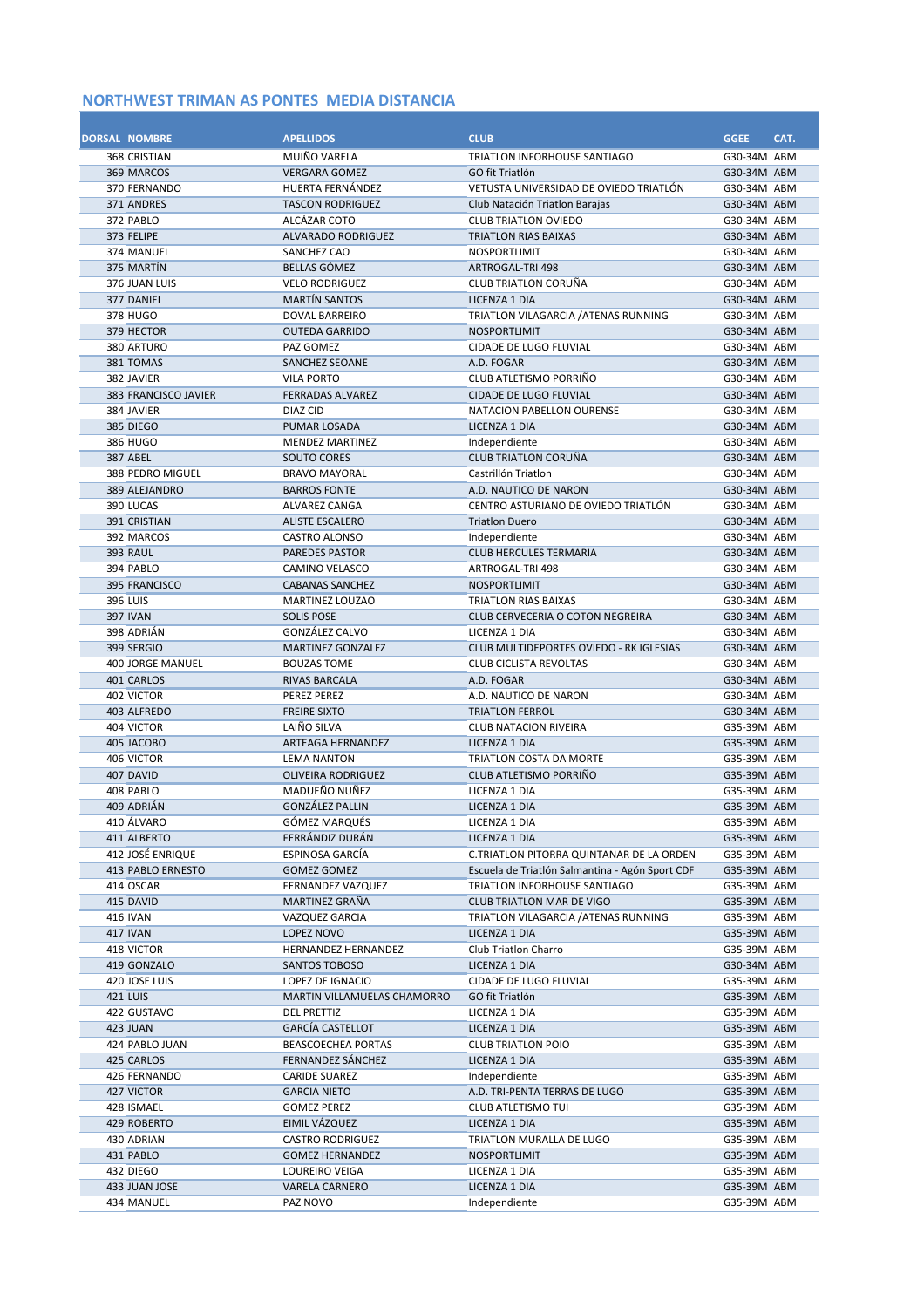| <b>DORSAL NOMBRE</b>               | <b>APELLIDOS</b>                            | <b>CLUB</b>                                                | <b>GGEE</b>                | CAT. |
|------------------------------------|---------------------------------------------|------------------------------------------------------------|----------------------------|------|
| 435 FRANCISCO JAVIER<br>436 MANUEL | PENA SOUTO<br>PIÑEIRO LOPEZ                 | <b>TRIATLON FERROL</b><br><b>CIDADE DE LUGO FLUVIAL</b>    | G35-39M ABM<br>G35-39M ABM |      |
| 437 RUBEN                          | POSE GARCIA                                 | MONTE PENARUBIA RUNNING LUGO                               | G35-39M ABM                |      |
| 438 EDUARDO ALBERTO                | SAAVEDRA LAGARES                            | A.D. NAUTICO DE NARON                                      | G35-39M ABM                |      |
| 439 EDUARD                         | <b>ROSELLO</b>                              | LICENZA 1 DIA                                              | G35-39M ABM                |      |
| 440 JAVIER                         | <b>MATIAS MARTIN</b>                        | <b>Club Triation Charro</b>                                | G35-39M ABM                |      |
| 441 JAVIER                         | CANDAS GONZÁLEZ-RICO                        | ASOCIACION ATLÉTICA AVILESINA                              | G35-39M ABM                |      |
| 442 FRANCISCO                      | <b>FRANGANILLO BOTAS</b>                    | Trican Bañeza                                              | G35-39M ABM                |      |
| 443 DIEGO                          | <b>PEREZ VIEITES</b>                        | CLUB ATLETISMO PORRIÑO                                     | G35-39M ABM                |      |
| 444 JOSE MANUEL                    | YAÑEZ TURRADO                               | <b>TRIDREAMS</b>                                           | G35-39M ABM                |      |
| 445 DOMINGO                        | <b>FIGUEROA CARRERA</b>                     | TRIATLON MURALLA DE LUGO                                   | G35-39M ABM                |      |
| 446 IBAN<br>447 MARCOS             | <b>ARIAS FRANCO</b><br><b>LOPEZ PENSADO</b> | LICENZA 1 DIA<br>Independiente                             | G35-39M ABM<br>G35-39M ABM |      |
| 448 MIGUEL                         | DAFONTE MARTÍNEZ                            | NATACION PABELLON OURENSE                                  | G35-39M ABM                |      |
| 449 SERGIO                         | DE PRADO CAMUÑAS                            | Independiente                                              | G35-39M ABM                |      |
| 450 JUAN RAMON                     | <b>INIGO MAYOR</b>                          | PERSONAL RUNNING TRIATLÓN                                  | G35-39M ABM                |      |
| 451 EMILIO                         | <b>RONDA IBIZA</b>                          | <b>ONDARA TRI-ESPORT</b>                                   | G35-39M ABM                |      |
| 452 JOAN                           | <b>FERNANDEZ POVEDA</b>                     | <b>MAS TRAINER</b>                                         | G35-39M ABM                |      |
| 453 JESÚS                          | LÓPEZ PAZ                                   | LICENZA 1 DIA                                              | G35-39M ABM                |      |
| 454 YAGO EDUARDO                   | SANTABAYA GONZALEZ                          | <b>TRIATLON REAL CANOE</b>                                 | G35-39M ABM                |      |
| 455 ANTONIO                        | <b>RUBIO GARCIA</b>                         | <b>CLUB TRIATLON CORUÑA</b>                                | G35-39M ABM                |      |
| 456 JORGE<br>457 JUAN JOSE         | CANO CELAYA<br><b>BELLO GARCIA</b>          | LICENZA 1 DIA<br>CLUB CERVECERIA O COTON NEGREIRA          | G35-39M ABM<br>G35-39M ABM |      |
| <b>458 IVAN</b>                    | ZANCAJO HERRERO                             | TRIATLÓN SANTANDER                                         | G35-39M ABM                |      |
| 459 ALEJANDRO EDUARDO              | <b>GONZALEZ GONZALEZ</b>                    | <b>NOSPORTLIMIT</b>                                        | G35-39M ABM                |      |
| 460 ALVARO                         | <b>MARTIN SANZ</b>                          | PERSONAL RUNNING TRIATLÓN                                  | G35-39M ABM                |      |
| 461 FRANCISCO JOSÉ                 | <b>CORDERO RODRIGUEZ</b>                    | LICENZA 1 DIA                                              | G35-39M ABM                |      |
| 462 ANDONI DANIEL                  | <b>CARPINTERO SÁNCHEZ</b>                   | <b>CLUB DE TRIATLON KORPOREA SANTURTZI</b>                 | G35-39M ABM                |      |
| 463 ALEJANDRO                      | <b>ESTEBAN RODRÍGUEZ</b>                    | CLUB IBERIA TRIATLÓN                                       | G35-39M ABM                |      |
| 464 DAVID                          | <b>RIAL REGUEIRO</b>                        | LICENZA 1 DIA                                              | G35-39M ABM                |      |
| <b>465 DOMINGO MANUEL</b>          | PRESAS FARALDO                              | <b>CLUB TRIATLON CORUÑA</b>                                | G35-39M ABM                |      |
| 466 ALEJANDRO<br>467 IVÁN          | CAAMAÑO LIRA<br>VIDAL CASTAÑO               | CLUB CERVECERIA O COTON NEGREIRA                           | G35-39M ABM                |      |
| 468 DIEGO                          | <b>ROSAL CHAVES</b>                         | LICENZA 1 DIA<br>LICENZA 1 DIA                             | G35-39M ABM<br>G35-39M ABM |      |
| 469 SERGIO                         | <b>SANTOS LOIS</b>                          | TRIATLON VILAGARCIA / ATENAS RUNNING                       | G35-39M ABM                |      |
| 470 JESUS                          | <b>LOSADA PALACIOS</b>                      | <b>ESCOLAS DEPORTIVAS LOURENZA</b>                         | G35-39M ABM                |      |
| 471 DAVID                          | <b>CUTRIN LOPEZ</b>                         | <b>CLUB TRIATLON COMPOSTELA</b>                            | G35-39M ABM                |      |
| 472 OSCAR                          | <b>DIEGUEZ PINTOR</b>                       | LICENZA 1 DIA                                              | G35-39M ABM                |      |
| 473 MANUEL DOMINGO                 | <b>DOSIL LAGO</b>                           | <b>CLUB CICLISTA MUROS</b>                                 | G35-39M ABM                |      |
| 474 JORGE CARLOS                   | <b>GONZALEZ GARCIA</b>                      | <b>NOSPORTLIMIT</b>                                        | G35-39M ABM                |      |
| 475 HUGO                           | <b>DURAN ALVAREZ</b>                        | C.A. VETERANOS DE SAMIL                                    | G35-39M ABM                |      |
| 476 BORJA                          | <b>BLANCO SUÁREZ</b>                        | LICENZA 1 DIA                                              | G35-39M ABM                |      |
| 477 SAMUEL<br>478 NICOLAS          | <b>ALONSO BARREIRO</b><br>DOMINGUEZ GARCIA  | <b>NOSPORTLIMIT</b><br>A.D. NAUTICO DE NARON               | G35-39M ABM<br>G35-39M ABM |      |
| 479 JAIME                          | BERZAL ORTEGA                               | LICENZA 1 DIA                                              | G35-39M ABM                |      |
| 480 ANGEL                          | ARGUMANEZ GARCIA                            | C. TRIATLON PITORRA QUINTANAR DE LA ORDEN                  | G35-39M ABM                |      |
| 481 MARCOS                         | FERNANDEZ CASAL                             | ARTROGAL-TRI 498                                           | G35-39M ABM                |      |
| 482 RODRIGO                        | PINTADO DEL CAMPO                           | <b>NOSPORTLIMIT</b>                                        | G35-39M ABM                |      |
| 483 LUIS MIGUEL                    | PRIETO TORRES                               | ISBILYA - SLOPPY JOE'S                                     | G35-39M ABM                |      |
| 484 VICTOR                         | GARCIA VIAÑO                                | NOSPORTLIMIT                                               | G35-39M ABM                |      |
| 485 JORGE                          | <b>FERRADANS VALDES</b>                     | <b>CLUB TRIATLON COMPOSTELA</b>                            | G40-44M V1M                |      |
| 486 OSCAR                          | DE LAS MOZAS MAJANO<br><b>GALLEGO CID</b>   | LICENZA 1 DIA                                              | G40-44M V1M                |      |
| 487 ADRIAN<br>488 ALVARO           | <b>DOSIL SUAREZ</b>                         | CLUB CERVECERIA O COTON NEGREIRA<br>CLUB CICLISTA REVOLTAS | G40-44M V1M<br>G40-44M V1M |      |
| 489 HÉCTOR                         | VALDESUEIRO GONZÁLEZ                        | LICENZA 1 DIA                                              | G40-44M V1M                |      |
| 490 LUCAS                          | DEL RIO CORTEGOSO                           | <b>CLUB TRIATLON MORRAZO</b>                               | G40-44M V1M                |      |
| 491 BRUNO                          | FERNÁNDEZ ÁLVAREZ                           | TRIATLON PISUERGA-TRIPI                                    | G40-44M V1M                |      |
| 492 PABLO                          | YAÑEZ RAMIL                                 | A.POLIDEPORTIVA SAN RAMON DE VILALBA                       | G40-44M V1M                |      |
| 493 JOSE ANTONIO                   | <b>MARTINEZ RODRIGUEZ</b>                   | NOSPORTLIMIT                                               | G40-44M V1M                |      |
| 494 FERNANDO                       | SIERRA GARCIA                               | NOSPORTLIMIT                                               | G40-44M V1M                |      |
| 495 GABRIEL                        | <b>BRAVO MORENO</b>                         | CD TRIATLÓN LACERTA                                        | G40-44M V1M                |      |
| 496 JAVIER<br>497 ANDRES GABRIEL   | RODRIGUEZ DIAZ                              | LICENZA 1 DIA                                              | G40-44M V1M                |      |
| 498 JOSAFAT DASHENKA               | PIZARRO VARELA<br>MEDINA MARTIN             | <b>NOSPORTLIMIT</b><br>LICENZA 1 DIA                       | G40-44M V1M<br>G40-44M V1M |      |
| 499 DANIEL                         | <b>MERINO VADILLO</b>                       | LICENZA 1 DIA                                              | G40-44M V1M                |      |
| 500 ELADIO                         | SALGUEIRO GARCIA                            | NOSPORTLIMIT                                               | G40-44M V1M                |      |
| 501 JOSE DAVID                     | DOCE CARBALLEIRA                            | TRIEUME AS PONTES CLUB                                     | G40-44M V1M                |      |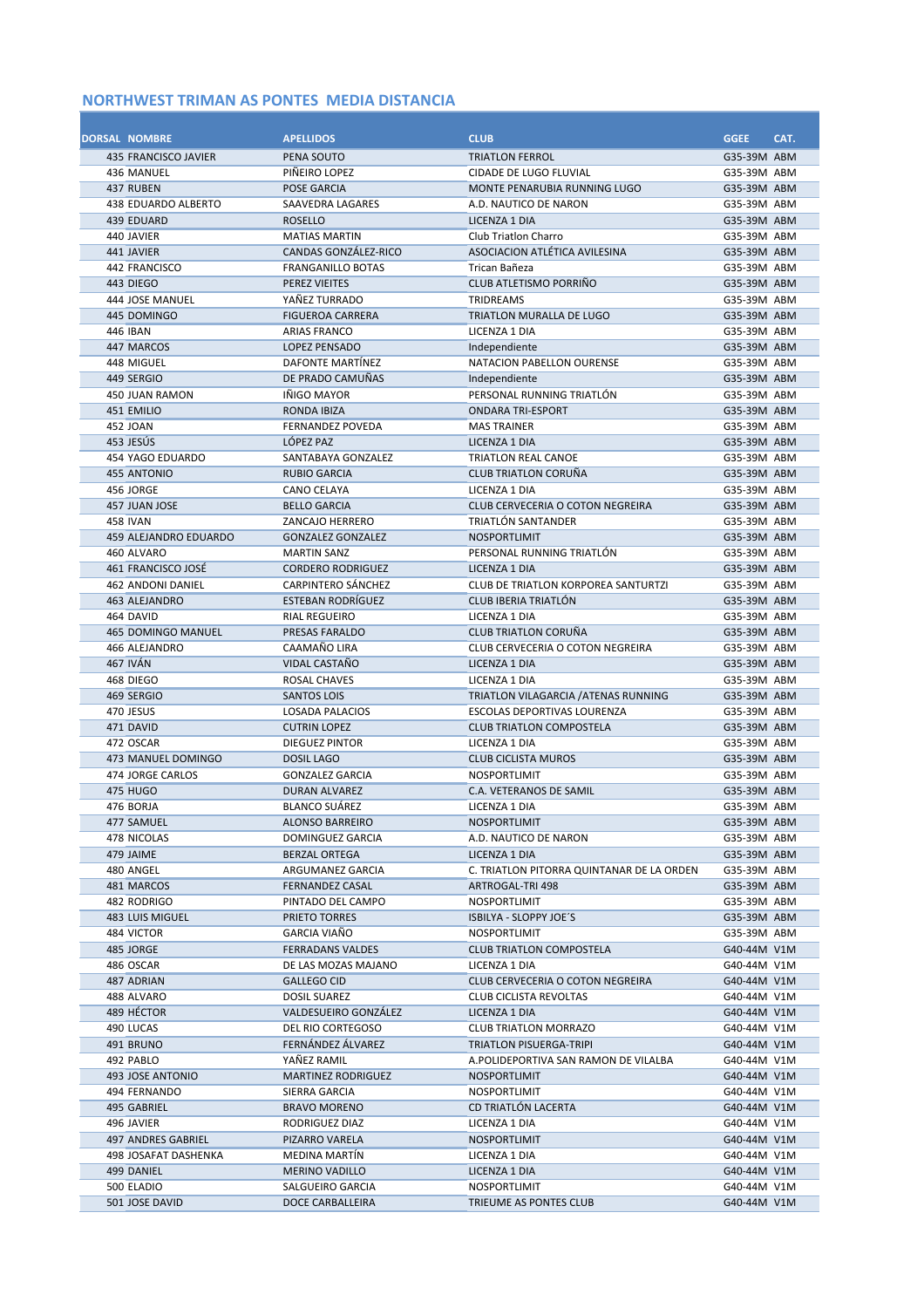| <b>DORSAL NOMBRE</b>              | <b>APELLIDOS</b>                                   | <b>CLUB</b>                                                      | <b>GGEE</b>                | CAT. |
|-----------------------------------|----------------------------------------------------|------------------------------------------------------------------|----------------------------|------|
| 502 JAIME                         | SEIJAS LOUZAO                                      | LICENZA 1 DIA                                                    | G40-44M V1M                |      |
| 503 ANGEL                         | PINTADO LARUELO                                    | <b>CLUB TRIATLON OVIEDO</b>                                      | G40-44M V1M                |      |
| 504 JOSE ANGEL<br><b>505 JUAN</b> | <b>PENAS TALLON</b><br><b>DEL CAMPO PASTOR</b>     | CLUB ATLETISMO PORRIÑO<br><b>NOSPORTLIMIT</b>                    | G40-44M V1M<br>G40-44M V1M |      |
| 506 MIGUEL ÁNGEL                  | <b>ZAFRA REPISO</b>                                | TRIBULLS                                                         | G40-44M V1M                |      |
| 507 RAMON                         | <b>TRONCOSO SOBRINO</b>                            | CLUB ATLETISMO PORRIÑO                                           | G40-44M V1M                |      |
| 508 ANDRES                        | ROMERO ORTIZ                                       | C. TRIATLON PITORRA QUINTANAR DE LA ORDEN                        | G40-44M V1M                |      |
| 509 JOSE ANGEL                    | RODRIGUEZ POUSO                                    | <b>ARTROGAL-TRI 498</b>                                          | G40-44M V1M                |      |
| <b>510 LUIS</b>                   | PEDRE CARRODEGUAS                                  | LICENZA 1 DIA                                                    | G40-44M V1M                |      |
| 511 JUAN CARLOS                   | <b>ESCOTET SERRANO</b>                             | <b>NOSPORTLIMIT</b>                                              | G40-44M V1M                |      |
| 512 DANIEL                        | COMESAÑA SAA                                       | <b>CLUB TRIATLON MAR DE VIGO</b>                                 | G40-44M V1M                |      |
| 513 PABLO                         | OTERO PIÑEIRO                                      | <b>NOSPORTLIMIT</b>                                              | G40-44M V1M                |      |
| 514 JUAN ANTONIO                  | <b>VIDAL SOUTO</b>                                 | LICENZA 1 DIA                                                    | G40-44M V1M                |      |
| 515 SERGIO                        | <b>HERRERO ARIAS</b>                               | TRIATLON PISUERGA-TRIPI                                          | G40-44M V1M                |      |
| 516 FERNANDO                      | <b>SUAREZ VALDERREY</b>                            | <b>CLUB TRIATLON CORUÑA</b>                                      | G40-44M V1M                |      |
| 517 SANTIAGO                      | PEREZ BARBEITO                                     | <b>NOSPORTLIMIT</b>                                              | G40-44M V1M                |      |
| 518 NACHO                         | TOMÉ ROLLÁN                                        | <b>TRIATLON PISUERGA-TRIPI</b>                                   | G40-44M V1M                |      |
| 519 PABLO                         | <b>MONTERO MALVAR</b>                              | LICENZA 1 DIA                                                    | G40-44M V1M                |      |
| 520 JOSE HERMINDO                 | PRIETO GARCIA                                      | <b>NOSPORTLIMIT</b>                                              | G40-44M V1M                |      |
| 521 LUIS MANUEL<br>522 CARLOS     | <b>QUINTELA RIVAS</b><br><b>TARRIO BUGALLO</b>     | <b>CLUB DEPORTIVO DELIKIA</b><br><b>CLUB TRIATLON COMPOSTELA</b> | G40-44M V1M<br>G40-44M V1M |      |
| 523 ROI                           | <b>GONZALEZ MOLINES</b>                            | LICENZA 1 DIA                                                    | G40-44M V1M                |      |
| 524 ALBERTO                       | AGIS GRAÑA                                         | <b>CLUB TRIATLON POIO</b>                                        | G40-44M V1M                |      |
| 525 JOSE ANDRÉS                   | <b>VARELA PENEDO</b>                               | LICENZA 1 DIA                                                    | G40-44M V1M                |      |
| 526 PABLO                         | <b>RAMIL FREAN</b>                                 | <b>NOSPORTLIMIT</b>                                              | G40-44M V1M                |      |
| 527 ANGEL                         | <b>GUTIERREZ CALZADO</b>                           | Club Triation Charro                                             | G40-44M V1M                |      |
| 528 OSCAR                         | RODRIGUEZ RODRIGUEZ                                | CIDADE DE LUGO FLUVIAL                                           | G40-44M V1M                |      |
| 529 MIGUEL                        | <b>MARTINEZ HERNANDEZ</b>                          | <b>CLUB DEPORTIVO TRIBETEAM</b>                                  | G40-44M V1M                |      |
| 530 JOSÉ ANTONIO                  | <b>BLAZQUEZ MANZANO</b>                            | LICENZA 1 DIA                                                    | G40-44M V1M                |      |
| 531 MIGUEL                        | RAMUDO VILLARES                                    | PEÑA CICLISTA LAR                                                | G40-44M V1M                |      |
| 532 JULIO                         | DE LA FUENTE HERNANDEZ                             | <b>CLUB DEPORTIVO TRIBETEAM</b>                                  | G40-44M V1M                |      |
| 533 TEODORO                       | <b>VICENTE VICENTE</b>                             | <b>Club Triation Charro</b>                                      | G40-44M V1M                |      |
| 534 RICARDO JOSE                  | DOMINGUEZ GAGO                                     | ARTROGAL-TRI 498                                                 | G40-44M V1M                |      |
| 535 IAGO                          | <b>VALIN SANDEZ</b>                                | LICENZA 1 DIA                                                    | G40-44M V1M                |      |
| 536 LUCAS                         | <b>GONZALEZ ROCHA</b>                              | NOSPORTLIMIT                                                     | G40-44M V1M                |      |
| 537 JESÚS                         | <b>MATELLÁN MAUS</b>                               | LICENZA 1 DIA                                                    | G40-44M V1M<br>G40-44M V1M |      |
| 538 DANIEL<br>539 CARLOS MIGUEL   | <b>FEIJOO FERREIRO</b><br><b>FIDALGO RODRIGUEZ</b> | TRIEUME AS PONTES CLUB<br>NATACION PABELLON OURENSE              | G40-44M V1M                |      |
| 540 FERNANDO                      | <b>MARTINEZ RODRIGUEZ</b>                          | Independiente                                                    | G40-44M V1M                |      |
| 541 ROBERTO                       | PICON ESPIÑO                                       | CLUB CERVECERIA O COTON NEGREIRA                                 | G40-44M V1M                |      |
| 542 LUIS ANGEL                    | <b>FERNANDEZ ORTEGA</b>                            | TRIATLON PISUERGA-TRIPI                                          | G40-44M V1M                |      |
| 543 JOSE MIGUEL                   | <b>HERRERO TARDON</b>                              | <b>C.D. TRIATLON ERESMA</b>                                      | G40-44M V1M                |      |
| 544 ANTONIO                       | <b>GARCIA MARTINEZ</b>                             | A.POLIDEPORTIVA SAN RAMON DE VILALBA                             | G40-44M V1M                |      |
| 545 DAVID                         | GONZÁLEZ UCLÉS                                     | CLUB DEPORTIVO DELIKIA                                           | G40-44M V1M                |      |
| <b>546 FRAN</b>                   | FERNÁNDEZ PARDO                                    | LICENZA 1 DIA                                                    | G40-44M V1M                |      |
| 547 RAUL                          | ZANCAJO HERRERO                                    | TRIATLÓN SANTANDER                                               | G40-44M V1M                |      |
| 548 ALBERTO                       | <b>CASTRO GONZALEZ</b>                             | CLUB ATLETISMO TUI                                               | G40-44M V1M                |      |
| 549 CÉSAR                         | PEREZ REYES                                        | <b>CLUB TRIATLON OVIEDO</b>                                      | G40-44M V1M                |      |
| <b>550 JUAN</b>                   | DÍAZ PARDO                                         | LICENZA 1 DIA                                                    | G40-44M V1M                |      |
| 551 SANTIAGO                      | <b>JIMENEZ LORENZO</b><br>DÍAZ PÉREZ               | ENERGY-BIKES TRIATLÓN GETAFE                                     | G40-44M V1M                |      |
| 552 AURELIO<br>553 GENARO         | <b>BORRAS MARTINEZ</b>                             | CLUB TRIATLÓN ACADEMIA CIVIL-CNSO<br>FITNESS SPORTS TRIATLON     | G40-44M V1M<br>G40-44M V1M |      |
| 554 DAMIAN BORJA                  | <b>BAUTISTA GONZALVES</b>                          | CLUB ATLETISMO PORRIÑO                                           | G40-44M V1M                |      |
| 555 VÍCTOR                        | <b>CASTRO SEGADE</b>                               | LICENZA 1 DIA                                                    | G40-44M V1M                |      |
| 556 JOSE ENRIQUE                  | <b>CONTRERAS GARCIA</b>                            | CLUB RIOJA TRIATLÓN                                              | G40-44M V1M                |      |
| 557 ALFONSO                       | <b>QUIJADA GIL</b>                                 | <b>Triatlon Duero</b>                                            | G40-44M V1M                |      |
| 558 ROBERTO CARLOS                | AGRELO GOMEZ                                       | ARTROGAL-TRI 498                                                 | G40-44M V1M                |      |
| 559 ALBERTO                       | <b>SUAREZ TOUCEDA</b>                              | Independiente                                                    | G40-44M V1M                |      |
| 560 ANTONIO                       | BARCIA TEIJEIRO                                    | LICENZA 1 DIA                                                    | G40-44M V1M                |      |
| 561 MARCO ANTONIO                 | DOVAL IGLESIAS                                     | LICENZA 1 DIA                                                    | G40-44M V1M                |      |
| 562 RAÚL                          | <b>ESTEBAN MONTERO</b>                             | TRIATLON PISUERGA-TRIPI                                          | G40-44M V1M                |      |
| 563 IBAN                          | GONZÁLEZ FERNÁNDEZ                                 | TRIDREAMS                                                        | G40-44M V1M                |      |
| 564 JOSE BENITO                   | ALVAREZ MIGUEL                                     | <b>CLUB DEPORTIVO TRIATLON BIERZO</b>                            | G45-49M V1M                |      |
| 565 BERNARDO                      | RODRIGUEZ GONZALEZ                                 | TRIATLON PARACUELLOS                                             | G45-49M V1M                |      |
| 566 JOSE MARIA                    | MONTEAGUDO CAAMAÑO                                 | TRIATLON INFORHOUSE SANTIAGO                                     | G45-49M V1M                |      |
| 567 BRUNO                         | CORDERO PÉREZ<br>PIÑEIRO ABALO                     | ASOCIACION DEPORTIVA MEDIA DUCIA                                 | G45-49M V1M<br>G45-49M V1M |      |
| 568 BERNARDO                      |                                                    | TRIATLON VILAGARCIA / ATENAS RUNNING                             |                            |      |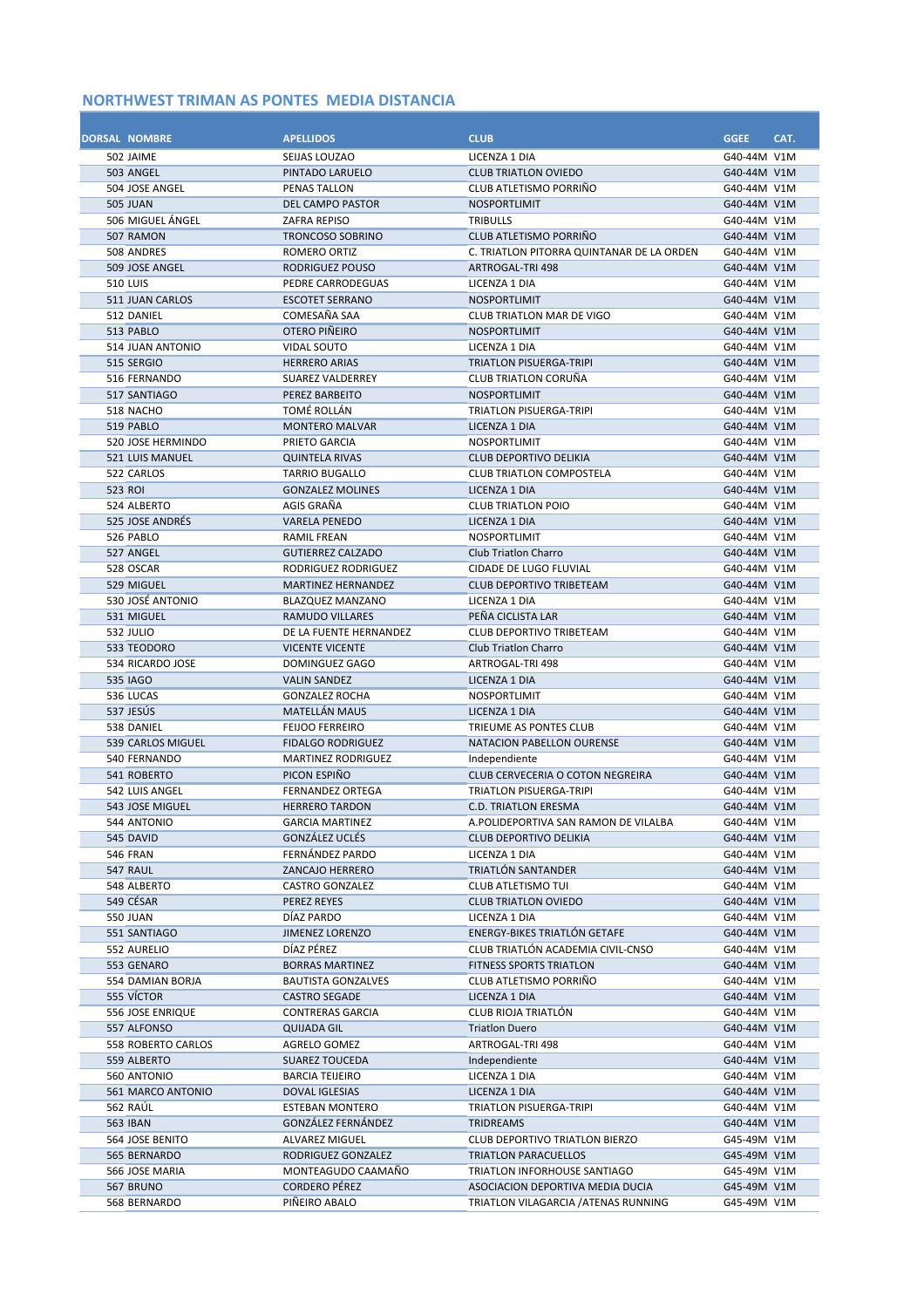| <b>DORSAL NOMBRE</b> |                                | <b>APELLIDOS</b>                               | <b>CLUB</b>                                                 | <b>GGEE</b>                | CAT. |
|----------------------|--------------------------------|------------------------------------------------|-------------------------------------------------------------|----------------------------|------|
|                      | 569 DAVID<br>570 DIEGO         | <b>GARCIA PEREZ</b><br><b>ALVAREZ FIGAREDO</b> | LICENZA 1 DIA<br>CLUB TRIATLÓN ACADEMIA CIVIL-CNSO          | G45-49M V1M<br>G45-49M V1M |      |
|                      | 571 PEDRO                      | <b>BARANGA ARES</b>                            | ATLETAS ACEA DE AMA                                         | G45-49M V1M                |      |
|                      | 572 FRANCISCO JAVIER           | <b>CASTRELO CONDE</b>                          | TRIATLON VILAGARCIA / ATENAS RUNNING                        | G45-49M V1M                |      |
|                      | 573 OSCAR                      | <b>MIRANDA</b>                                 | LICENZA 1 DIA                                               | G45-49M V1M                |      |
|                      | 574 MANUEL                     | <b>FERRO DOPICO</b>                            | TRIEUME AS PONTES CLUB                                      | G45-49M V1M                |      |
|                      | 575 SVEN OLIVER                | <b>MARX</b>                                    | <b>NOSPORTLIMIT</b>                                         | G45-49M V1M                |      |
|                      | 576 LUIS ANTONIO               | <b>COALLA CUETO</b>                            | LICENZA 1 DIA                                               | G45-49M V1M                |      |
|                      | <b>577 LUIS</b>                | VAZQUEZ SANESTEBAN                             | LICENZA 1 DIA                                               | G45-49M V1M                |      |
|                      | 578 MANUEL                     | MÉNDEZ BERNAL                                  | Independiente                                               | G45-49M V1M                |      |
|                      | 579 CÉSAR                      | <b>CASTRO RAMOS</b>                            | ASOCIACION DEPORTIVA MEDIA DUCIA                            | G45-49M V1M                |      |
|                      | 580 ALBERTO                    | RODRIGUEZ PESQUEIRA                            | TRIATLON MOTOBIKE GALAICO PONTEVEDRA                        | G45-49M V1M                |      |
|                      | 581 GUSTAVO                    | SAEZ JIMENEZ DE ABERASTURI                     | C.D.E. KORTA TRIATLÓN TEAM G.E.                             | G45-49M V1M                |      |
|                      | 582 PABLO<br>583 RODRIGO       | <b>ALONSO FIGUEROA</b><br>LISTE FAYA           | <b>CLUB TRIATLON MORRAZO</b><br><b>CLUB TRIATLON CORUÑA</b> | G45-49M V1M<br>G45-49M V1M |      |
|                      | 584 ALEJANDRO                  | PEREZ GIANNETTO                                | NOSPORTLIMIT                                                | G45-49M V1M                |      |
|                      | 585 ROBERTO                    | <b>MILLARES GOMEZ</b>                          | <b>URBIKO TT BASAURI</b>                                    | G45-49M V1M                |      |
|                      | 586 ROBERTO                    | <b>LEBRERO VERA</b>                            | C.D.E. JEREZANA DE TRIATLÓN                                 | G45-49M V1M                |      |
|                      | 587 JORGE                      | <b>HERNANZ COBAS</b>                           | <b>LICENZA 1 DIA</b>                                        | G45-44M V1M                |      |
|                      | 588 DAVID                      | RODRIGUEZ CAMPOS                               | C.D.E. Triboost                                             | G45-49M V1M                |      |
|                      | 589 GABRIEL                    | <b>CAJIGAL ALPERI</b>                          | TRIDREAMS                                                   | G45-49M V1M                |      |
|                      | 590 BENITO JOSÉ                | SOLER RANCAÑO                                  | <b>TRIDREAMS</b>                                            | G45-49M V1M                |      |
|                      | <b>591 RAUL</b>                | <b>ANDRADE SANCHEZ</b>                         | Independiente                                               | G45-49M V1M                |      |
|                      | 592 JORGE                      | SANTAMARIA PASCUAL                             | CLUB RIOJA TRIATLÓN                                         | G45-49M V1M                |      |
|                      | 593 CARLOS                     | <b>COIRA LOJO</b>                              | TRIATLON VILAGARCIA / ATENAS RUNNING                        | G45-49M V1M                |      |
|                      | 594 JAVIER                     | <b>CARVAJAL GIL</b>                            | <b>TRIATLON PISUERGA-TRIPI</b>                              | G45-49M V1M                |      |
|                      | 595 CESAR MANUEL               | <b>LERMA GARCIA</b>                            | <b>CLUB HERCULES TERMARIA</b>                               | G45-49M V1M                |      |
|                      | 596 JONATHAN<br>597 DAVID      | <b>MACIAS VELA</b>                             | C.T. CHICLANA<br>Olid Triathlon Team UNIVEST-NUTRIFOLSA     | G45-49M V1M<br>G45-49M V1M |      |
|                      | 598 RAUL                       | <b>CALVO GAITE</b><br><b>MARTINEZ IBARRA</b>   | ELCHE TRIATLÓN CLUB                                         | G45-49M V1M                |      |
|                      | 599 SANTI                      | <b>CANICOBA</b>                                | LICENZA 1 DIA                                               | G45-49M V1M                |      |
|                      | 600 ALEJANDRO                  | RODRIGUEZ LORENZO                              | <b>NOSPORTLIMIT</b>                                         | G45-49M V1M                |      |
|                      | 601 JAVIER                     | <b>ALBARES MANSILLA</b>                        | LICENZA 1 DIA                                               | G45-49M V1M                |      |
|                      | 602 DANIEL                     | PASTOR ROY                                     | <b>TRIARROYO</b>                                            | G45-49M V1M                |      |
|                      | 603 JOSE LUIS                  | <b>GARCIA RODRIGUEZ</b>                        | <b>TRISADA</b>                                              | G45-49M V1M                |      |
|                      | 604 JOSE CARLOS                | <b>FELIPE PEREZ</b>                            | <b>CLUB TRIATLON CORUÑA</b>                                 | G45-49M V1M                |      |
|                      | <b>605 ANTONIO</b>             | <b>ALONSO ESTEVE</b>                           | LICENZA 1 DIA                                               | G45-49M V1M                |      |
|                      | 606 PEDRO PABLO                | <b>JUANES MARTIN</b>                           | <b>TRIDREAMS</b>                                            | G45-49M V1M                |      |
|                      | <b>607 JOSE MANUEL</b>         | MARTINEZ IBAÑEZ                                | ISBILYA - SLOPPY JOE'S                                      | G45-49M V1M                |      |
|                      | <b>608 JUAN CARLOS</b>         | <b>DOMINGUEZ GONDAR</b>                        | NOSPORTLIMIT                                                | G45-49M V1M                |      |
|                      | 609 JORGE<br>610 ALBERTO       | <b>CASTRO VÁZQUEZ</b>                          | LICENZA 1 DIA                                               | G45-49M V1M                |      |
|                      | 611 ISRAEL                     | POLANCO IZQUIERDO<br>CASTANO VARELA            | Dharma<br><b>TRIGIJON</b>                                   | G45-49M V1M<br>G45-49M V1M |      |
|                      | 612 MARCOS                     | OTERO LEDO                                     | CIDADE DE LUGO FLUVIAL                                      | G45-49M V1M                |      |
|                      | 613 OLIVERIO                   | <b>CALZON FERNANDEZ</b>                        | CLUB TRIATLÓN ACADEMIA CIVIL-CNSO                           | G45-49M V1M                |      |
|                      | 614 EDUARDO                    | PINO PORTO                                     | CLUB ATLETISMO PORRIÑO                                      | G45-49M V1M                |      |
|                      | <b>615 ENRIQUE</b>             | DE LA FUENTE SANTOS                            | LICENZA 1 DIA                                               | G45-49M V1M                |      |
|                      | 616 JOSE                       | PEDREIRA GARCIA                                | NOSPORTLIMIT                                                | G45-49M V1M                |      |
|                      | 617 ROBERTO                    | <b>CID SANMARTIN</b>                           | A.D. FOGAR                                                  | G45-49M V1M                |      |
|                      | 618 PABLO JOSE                 | PAZOS HERNANDEZ                                | CLUB TRIATLON CORUÑA                                        | G45-49M V1M                |      |
|                      | 619 PABLO                      | MIGUEZ CORDO                                   | <b>CLUB ATLETISMO TUI</b>                                   | G45-49M V1M                |      |
|                      | 620 DIEGO                      | RODRÍGUEZ MARTÍNEZ                             | <b>TRIATLON VILLAMURIEL</b>                                 | G45-49M V1M                |      |
|                      | 621 JOSE IGNACIO               | ROBLA BLAS                                     | LICENZA 1 DIA                                               | G45-49M V1M                |      |
|                      | 622 ALFONSO                    | LOPEZ MARTINEZ                                 | CLUB DEPORTIVO DELIKIA                                      | G45-49M V1M                |      |
|                      | 623 DAVID                      | <b>FERNANDEZ FERNANDEZ</b>                     | ATLETAS ACEA DE AMA                                         | G45-49M V1M                |      |
|                      | 624 FRANCISCO<br>625 FRANCISCO | <b>FUENTES PARRILLA</b><br>GONZALEZ MUÑOZ      | C.D. TRIATLON EL EJIDO<br>LICENZA 1 DIA                     | G45-49M V1M<br>G45-49M V1M |      |
|                      | 626 IÑAKI                      | DE SANTIAGO MARIN                              | CLUB TRIATLON CORUÑA                                        | G45-49M V1M                |      |
|                      | 627 GONZALO                    | <b>SUAREZ SUAREZ</b>                           | <b>CLUB TRIATLON CORUÑA</b>                                 | G45-49M V1M                |      |
|                      | 628 PEDRO                      | CARRIÓN SÁNCHEZ                                | C.T. GUADALAJARA                                            | G45-49M V1M                |      |
|                      | 629 ALBERTO                    | <b>LOPEZ MARTIN</b>                            | LICENZA 1 DIA                                               | G45-49M V1M                |      |
|                      | 630 GONZALO                    | ORTIZ ALONSO                                   | NOSPORTLIMIT                                                | G45-49M V1M                |      |
|                      | 631 JAVIER                     | <b>GARCIA PEREZ</b>                            | C.D.E. PEGASO H3O TRIATLÓN                                  | G45-49M V1M                |      |
|                      | 632 OSCAR RUBEN                | NOGUEIRA PEDREIRA                              | NOSPORTLIMIT                                                | G45-49M V1M                |      |
|                      | 633 RAUL                       | <b>OVIEDO MORENO</b>                           | <b>TRIBULLS</b>                                             | G45-49M V1M                |      |
|                      | 634 DAVID                      | GARCÍA SEGUNDO                                 | LICENZA 1 DIA                                               | G45-49M V1M                |      |
|                      | 635 JULIO                      | LAPLAZA SORIA                                  | Z5 X-treme                                                  | G45-49M V1M                |      |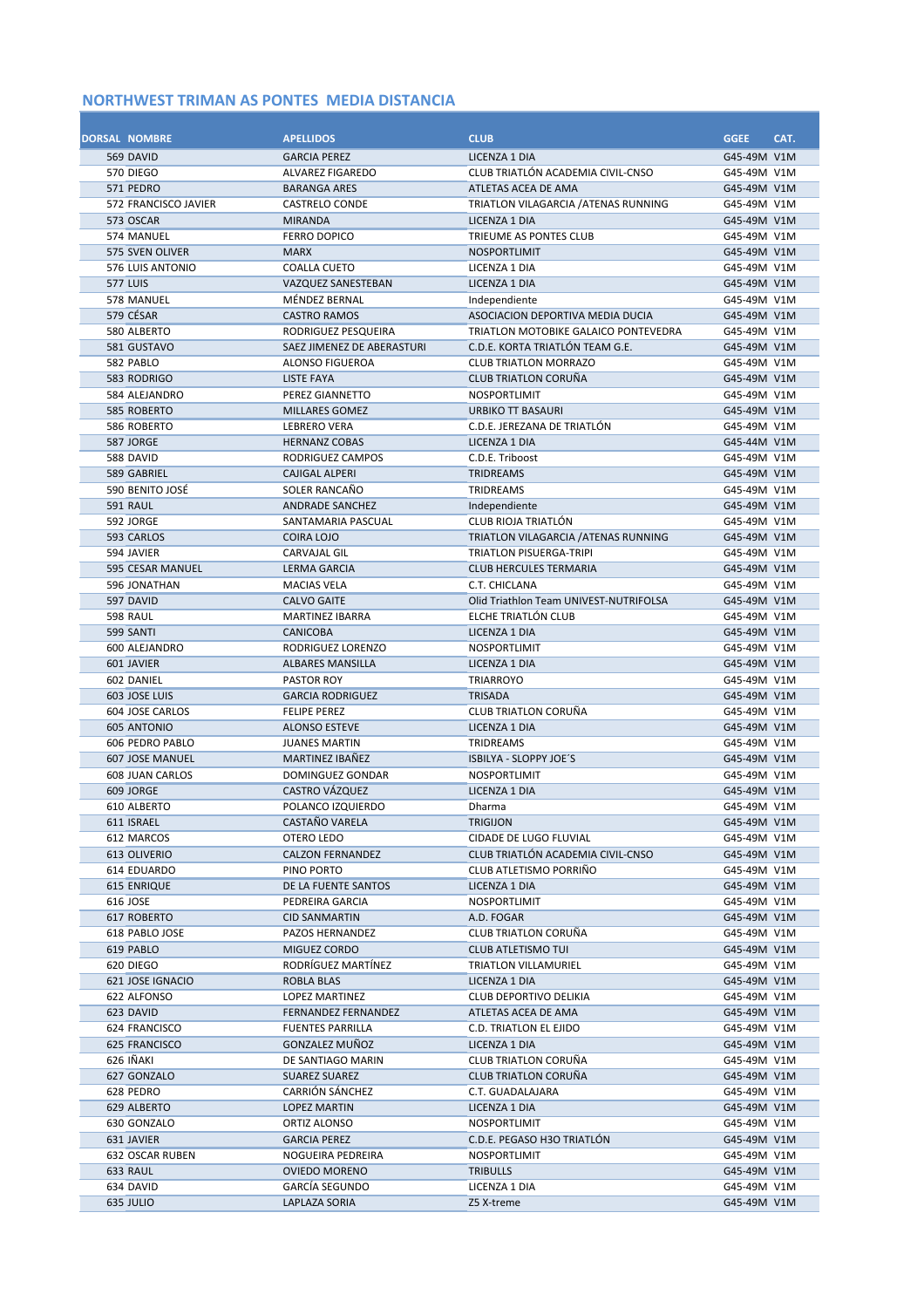| <b>DORSAL NOMBRE</b>                          | <b>APELLIDOS</b>                          | <b>CLUB</b>                                                    | <b>GGEE</b>                | CAT. |
|-----------------------------------------------|-------------------------------------------|----------------------------------------------------------------|----------------------------|------|
| <b>636 JOSE ANTONIO</b><br><b>637 ANTONIO</b> | ARAGUNDE DIESTE<br>SAN SEGUNDO HERNÁNDEZ  | TRIATLON VILAGARCIA / ATENAS RUNNING<br>C.D.E. Triboost        | G45-49M V1M<br>G45-49M V1M |      |
| <b>638 FERNANDO</b>                           | <b>MARTINEZ RODRIGUEZ</b>                 | A.D. NAUTICO DE NARON                                          | G45-49M V1M                |      |
| 639 SERGIO DANIEL                             | <b>GORDO LÓPEZ</b>                        | <b>BREATHESPORT</b>                                            | G45-49M V1M                |      |
| 640 JOSE LUIS                                 | ALTAMIRANDA BLANCO                        | <b>KURAI</b>                                                   | G45-49M V1M                |      |
| 641 MARCOS                                    | <b>LAGO CASTRO</b>                        | <b>CLUB TRIATLON CORUÑA</b>                                    | G45-49M V1M                |      |
| 642 BENIGNO                                   | PEINADO PEREZ                             | <b>CLUB TRIATLON TRES CANTOS</b>                               | G45-49M V1M                |      |
| 643 MARCOS                                    | HUERGO ANTUÑA                             | <b>TRIDREAMS</b>                                               | G45-49M V1M                |      |
| 644 BORJA                                     | <b>FERNANDEZ BERMUDEZ</b>                 | <b>NOSPORTLIMIT</b>                                            | G45-49M V1M                |      |
| <b>645 FERNANDO</b>                           | <b>SIEIRA RIOS</b>                        | ARTROGAL-TRI 498                                               | G45-49M V1M                |      |
| 646 HECTOR                                    | <b>TORRES MEDINA</b>                      | LICENZA 1 DIA                                                  | G45-49M V1M                |      |
| 647 ALBERTO                                   | ZARAGOZA VÉREZ                            | LICENZA 1 DIA                                                  | G45-49M V1M                |      |
| 648 VICTOR<br><b>649 ARTURO BENIGNO</b>       | <b>CANO GARCIA</b><br><b>RAMOS FERROL</b> | <b>CLUB TRIATLON OVIEDO</b><br><b>CLUB TRIATLON COMPOSTELA</b> | G45-49M V1M<br>G45-49M V1M |      |
| 650 DANIEL                                    | <b>GIMENO DOMÉNECH</b>                    | Independiente                                                  | G45-49M V1M                |      |
| 651 MIGUEL                                    | <b>SUAREZ CARRIEDO</b>                    | <b>CLUB TRIATLON LUGONES</b>                                   | G45-49M V1M                |      |
| 652 URBANO                                    | <b>LANDROVE RODRIGUEZ</b>                 | TRIEUME AS PONTES CLUB                                         | G45-49M V1M                |      |
| 653 JAVIER                                    | <b>MENÉNDEZ MAS</b>                       | <b>TFC LLANERA</b>                                             | G45-49M V1M                |      |
| 654 PIO                                       | <b>IGLESIAS CARRERA</b>                   | <b>CLUB TRIATLON COMPOSTELA</b>                                | G45-49M V1M                |      |
| <b>655 PABLO MIGUEL</b>                       | <b>CARRO SUAREZ</b>                       | <b>TRIATLON ARTEIXO</b>                                        | G45-49M V1M                |      |
| 656 DIEGO                                     | GONZALEZ MUÑOZ                            | GO fit Triatlón                                                | G45-49M V1M                |      |
| 657 PABLO                                     | GARCÍA VÁZQUEZ                            | LICENZA 1 DIA                                                  | G45-49M V1M                |      |
| 658 RAMÓN                                     | <b>HEVIA MORENO</b>                       | CLUB TRIATLÓN ACADEMIA CIVIL-CNSO                              | G45-49M V1M                |      |
| 659 SERGIO ANGEL                              | <b>BALADO MOSQUERA</b>                    | ARTROGAL-TRI 498                                               | G45-49M V1M                |      |
| 660 JOSÉ MANUEL                               | SALGUEIRIÑO MACEIRA                       | LICENZA 1 DIA<br><b>CLUB TRIATLON CORUÑA</b>                   | G45-49M V1M                |      |
| 661 MARCELO<br><b>662 JUAN</b>                | RODRÍGUEZ FILGUEIRAS<br>GONZÁLEZ BLANCO   | LICENZA 1 DIA                                                  | G45-49M V1M<br>G45-49M V1M |      |
| 663 RUBEN                                     | <b>SIO FERNANDEZ</b>                      | CLUB ATLETISMO PORRIÑO                                         | G45-49M V1M                |      |
| 664 JOSE LUIS                                 | <b>GONZÁLEZ DE UBIETA VARELA</b>          | LICENZA 1 DIA                                                  | G45-49M V1M                |      |
| 665 DAVID                                     | <b>MOVELLAN PEREZ</b>                     | <b>TERRAX TRIATLON</b>                                         | G50-54M V2M                |      |
| 666 PEDRO                                     | <b>VELASCO SUAREZ</b>                     | <b>C. TRIATLON TRITALAVERA</b>                                 | G50-54M V2M                |      |
| 667 FRANCISCO JOSÉ                            | FERNÁNDEZ GARCÍA                          | <b>CLUB MULTIDEPORTES OVIEDO - RK IGLESIAS</b>                 | G50-54M V2M                |      |
| 668 DAVID                                     | FEDZ ALVARIÑO DELGADO                     | LICENZA 1 DIA                                                  | G50-54M V2M                |      |
| <b>669 FRANCISCO JAVIER</b>                   | <b>BARREIRO CORDEIRO</b>                  | NOSPORTLIMIT                                                   | G50-54M V2M                |      |
| <b>670 JUAN MANUEL</b>                        | <b>GONZÁLEZ BARRAJÓN</b>                  | TRIATLÓN TETUÁN                                                | G50-54M V2M                |      |
| 671 ROBERTO                                   | TABOADA PATIÑO                            | LICENZA 1 DIA                                                  | G50-54M V2M                |      |
| <b>672 ANTONIO</b>                            | <b>BAAMONDE GONZALEZ</b>                  | <b>CLUB TRIATLON MORRAZO</b>                                   | G50-54M V2M                |      |
| 673 AGUSTÍN<br>674 GONZALO                    | <b>CES MARTÍNEZ</b><br>VARELA DE LA TORRE | LICENZA 1 DIA<br>A.POLIDEPORTIVA SAN RAMON DE VILALBA          | G50-54M V2M<br>G50-54M V2M |      |
| 675 JOSE LUIS                                 | <b>ALVAREZ LOPEZ</b>                      | C.D.E. LA TRIBU 4BS TRIATLON                                   | G50-54M V2M                |      |
| 676 JOSE MANUEL                               | <b>BELLO CASTRO</b>                       | Independiente                                                  | G50-54M V2M                |      |
| 677 AITOR                                     | LOPEZ DE SUSO IZARRA                      | <b>MALDAN GORA TRIATLOI KLUBA</b>                              | G50-54M V2M                |      |
| 678 INIGO                                     | <b>BARBADO TADEO</b>                      | OARSOTRI TRIATLOI TALDEA                                       | G50-54M V2M                |      |
| 679 JESUS                                     | ALONSO DA SILVA                           | <b>CLUB ATLETISMO TUI</b>                                      | G50-54M V2M                |      |
| 680 CARLOS                                    | FERNANDEZ EXPOSITO                        | LICENZA 1 DIA                                                  | G50-54M V2M                |      |
| 681 JOSE ANGEL                                | <b>VIDAL RODRIGUEZ</b>                    | CLUB CERVECERIA O COTON NEGREIRA                               | G50-54M V2M                |      |
| 682 EMILIO                                    | RIVAS MAZAS                               | C.D.E. KORTA TRIATLÓN TEAM G.E.                                | G50-54M V2M                |      |
| <b>683 FRANCISCO JAVIER</b>                   | <b>MOSTEIRO RODRIGUEZ</b>                 | TRIATLON VILAGARCIA / ATENAS RUNNING                           | G50-54M V2M                |      |
| 684 JOSE EUGENIO                              | LEDO NOVOA<br>MIRA LIÑEIRO                | CLUB TRIATLON MAR DE VIGO                                      | G50-54M V2M                |      |
| <b>685 XOAN CARLOS</b>                        | SANTOS GARRIDO                            | NOSPORTLIMIT<br>TRIATLÓN UNIVERSITARIO DE MADRID               | G50-54M V2M                |      |
| 686 ISIDRO LUIS<br>687 ROMÁN                  | RUIZ ALARCON                              | LICENZA 1 DIA                                                  | G50-54M V2M<br>G50-54M V2M |      |
| 688 ANDREA LAMBERTO VALERIO                   | <b>GRIFFINI</b>                           | NOSPORTLIMIT                                                   | G50-54M V2M                |      |
| 689 JAVIER                                    | RODRIGUEZ MENENDEZ                        | LICENZA 1 DIA                                                  | G50-54M V2M                |      |
| 690 RAFAEL                                    | DEL PIE IGLESIA                           | TRIATLON PARACUELLOS                                           | G50-54M V2M                |      |
| 691 XOSE LOIS                                 | PAZ MIRAGAYA                              | A.POLIDEPORTIVA SAN RAMON DE VILALBA                           | G50-54M V2M                |      |
| 692 JOSE FRANCISCO                            | SUAREZ NUÑEZ                              | NOSPORTLIMIT                                                   | G50-54M V2M                |      |
| 693 FRANCISCO                                 | <b>ALONSO CUEVAS</b>                      | NOSPORTLIMIT                                                   | G50-54M V2M                |      |
| 694 JULIO                                     | FERNANDEZ PEREZ                           | LICENZA 1 DIA                                                  | G50-54M V2M                |      |
| 695 MAURO JESUS                               | <b>VARELA PINTOS</b>                      | MONTE PENARUBIA RUNNING LUGO                                   | G50-54M V2M                |      |
| 696 MANUEL JESUS                              | <b>GAYOSO REAL</b>                        | TRIATLON MURALLA DE LUGO                                       | G50-54M V2M                |      |
| 697 LUIS IGNACIO                              | BILBAO DOPAZO                             | MUGARRA TRIATLOI TALDEA                                        | G50-54M V2M                |      |
| <b>698 IVAN</b><br>699 RAFAEL JORGE           | ROIBAS BLANCO<br>MORENO DEL CASTILLO      | NOSPORTLIMIT<br>TRIATLON NAZARI                                | G50-54M V2M<br>G50-54M V2M |      |
| 700 JOSE ANGEL                                | <b>COLLADO JIMENEZ</b>                    | C.D. LOS TRIATLETINES                                          | G50-54M V2M                |      |
| 701 ANTONIO                                   | URBANO MARTINEZ                           | TRIATLÓN ATLETI                                                | G50-54M V2M                |      |
| 702 FERNANDO                                  | LOPEZ TOURIÑAN                            | NOSPORTLIMIT                                                   | G50-54M V2M                |      |